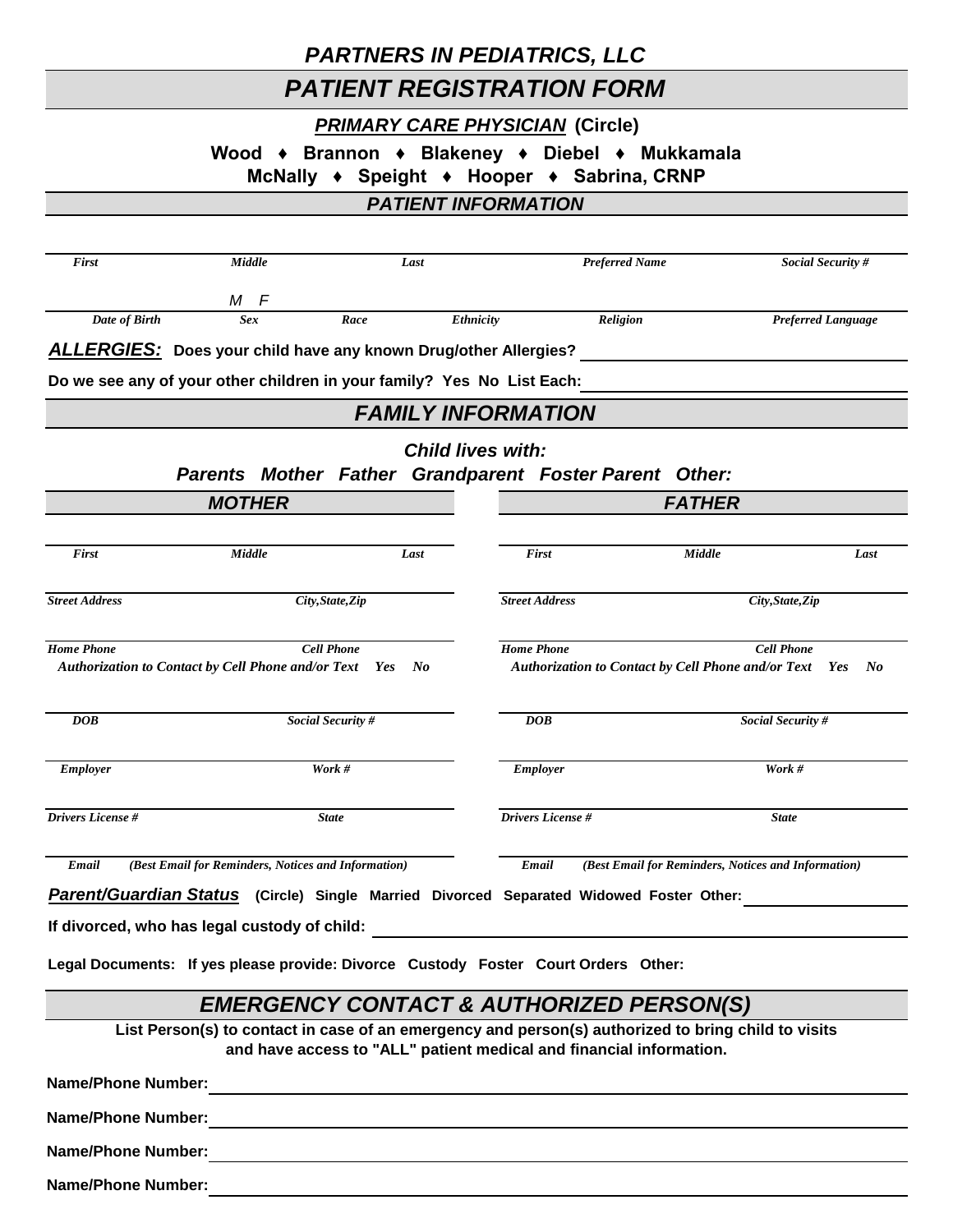# *PARTNERS IN PEDIATRICS, LLC*

## *INSURANCE INFORMATION*

*PLEASE PROVIDE A COPY OF YOUR INSURANCE CARD AND DRIVERS LICENSE*

#### *PRIMARY INSURANCE SECONDARY INSURANCE*

| <b>Insurance Company</b>       |                                                                                                                                                                                                                                                                                                                                                                                                                                                                                                                                                                                                                                                                                                                                                                                                                                                                                            |                                                   |                                                                                                  | <b>Insurance Company</b>                                                                                                                                                                                     |  |  |  |
|--------------------------------|--------------------------------------------------------------------------------------------------------------------------------------------------------------------------------------------------------------------------------------------------------------------------------------------------------------------------------------------------------------------------------------------------------------------------------------------------------------------------------------------------------------------------------------------------------------------------------------------------------------------------------------------------------------------------------------------------------------------------------------------------------------------------------------------------------------------------------------------------------------------------------------------|---------------------------------------------------|--------------------------------------------------------------------------------------------------|--------------------------------------------------------------------------------------------------------------------------------------------------------------------------------------------------------------|--|--|--|
| Member ID #                    |                                                                                                                                                                                                                                                                                                                                                                                                                                                                                                                                                                                                                                                                                                                                                                                                                                                                                            | Group ID#                                         | Member ID#                                                                                       | Group ID#                                                                                                                                                                                                    |  |  |  |
| <b>Insurance Holder's Name</b> |                                                                                                                                                                                                                                                                                                                                                                                                                                                                                                                                                                                                                                                                                                                                                                                                                                                                                            | DOB                                               | <b>Insurance Holder's Name</b>                                                                   | DOB                                                                                                                                                                                                          |  |  |  |
| <b>Employer</b>                |                                                                                                                                                                                                                                                                                                                                                                                                                                                                                                                                                                                                                                                                                                                                                                                                                                                                                            |                                                   | <b>Employer</b>                                                                                  |                                                                                                                                                                                                              |  |  |  |
|                                |                                                                                                                                                                                                                                                                                                                                                                                                                                                                                                                                                                                                                                                                                                                                                                                                                                                                                            |                                                   | <b>POLICIES &amp; PROCEDURES</b><br>PLEASE READ CAREFULLY, INITIAL AND SIGN AUTHORIZATION BELOW  |                                                                                                                                                                                                              |  |  |  |
| Initial                        |                                                                                                                                                                                                                                                                                                                                                                                                                                                                                                                                                                                                                                                                                                                                                                                                                                                                                            | ready to assist you with your coverage questions. | <b>INSURANCE:</b> Partners in Pediatrics, LLC accepts assignment of insurance benefits from most | major insurance companies for payment of services on your behalf. It remains your responsibility to<br>verify coverage with our physicians and your specific policy before treatment. Our business office is |  |  |  |
| <b>Initial</b>                 | <b>CO-PAY:</b> Your insurance policy and the agreement between your physician and the insurance<br>company requires that we collect a co-pay per patient per visit. The parent or authorized person must<br>pay co-pays at the time of service. If a co-pay is not made at the time of service, then an additional<br>\$10.00 service charge is added to your account.                                                                                                                                                                                                                                                                                                                                                                                                                                                                                                                     |                                                   |                                                                                                  |                                                                                                                                                                                                              |  |  |  |
| Initial                        | <b>SELF-PAY:</b> If your child does not have medical coverage or is out of the network, then you must see<br>the business office before treatment. You are responsible for all charges incurred at the time of<br>service. The business office will assist you with the amount due. You may receive a copy of your<br>itemized billing statement for insurance or tax purposes.                                                                                                                                                                                                                                                                                                                                                                                                                                                                                                            |                                                   |                                                                                                  |                                                                                                                                                                                                              |  |  |  |
| <i>Initial</i>                 | NO SHOW: As a courtesy, we will provide reminders for your appointment. If you are unable to<br>make your scheduled time, then you must notify our office 24 hours prior to that time. Missing three<br>(3) scheduled appointments will result in dismissal from the practice.                                                                                                                                                                                                                                                                                                                                                                                                                                                                                                                                                                                                             |                                                   |                                                                                                  |                                                                                                                                                                                                              |  |  |  |
|                                | <b>HOSPITALIZATION:</b> In the event of hospitalization we will file the hospital charges incurred for the<br>physician treating your child. If newborn patient charges are incurred, then it is your responsibility to<br>Initial ____ add the newborn to your policy or another acceptable policy within 30 days of date of birth. If no<br>insurance is acquired, then you will be responsible for all newborn hospital charges and all<br>subsequent office visit charges if any.                                                                                                                                                                                                                                                                                                                                                                                                      |                                                   |                                                                                                  |                                                                                                                                                                                                              |  |  |  |
| <i>Initial</i> _____           | <b>AGREEMENT TO PAY:</b> In case of default of payment and if this account is placed in the hands of a<br>collector, collection agency or attorney, then all collection fees, attorney's fees, (33.33%) court costs<br>and all other expenses related to the collection of the outstanding balance will be paid by the<br>undersigned. You agree, in order to service your account or to collect monies you may owe, Partners<br>in Pediatrics, LLC and/or our agents may contact you by telephone at any telephone number<br>associated with your account, including wireless telephone numbers, which could result in charges to<br>you. We may also contact you by sending text messages or emails, using any email address you<br>provide to use. Methods of contact may include using pre-recorded/artificial voice message and/or<br>use of automatic dialing device, as applicable. |                                                   |                                                                                                  |                                                                                                                                                                                                              |  |  |  |

*Initial \_\_\_\_* **PRIVACY:** I acknowledge that I have read your Notice of Privacy Practices in accordance with The Health Portability & Accountability act of 1996 (HIPAA) and have been offered a copy of it.